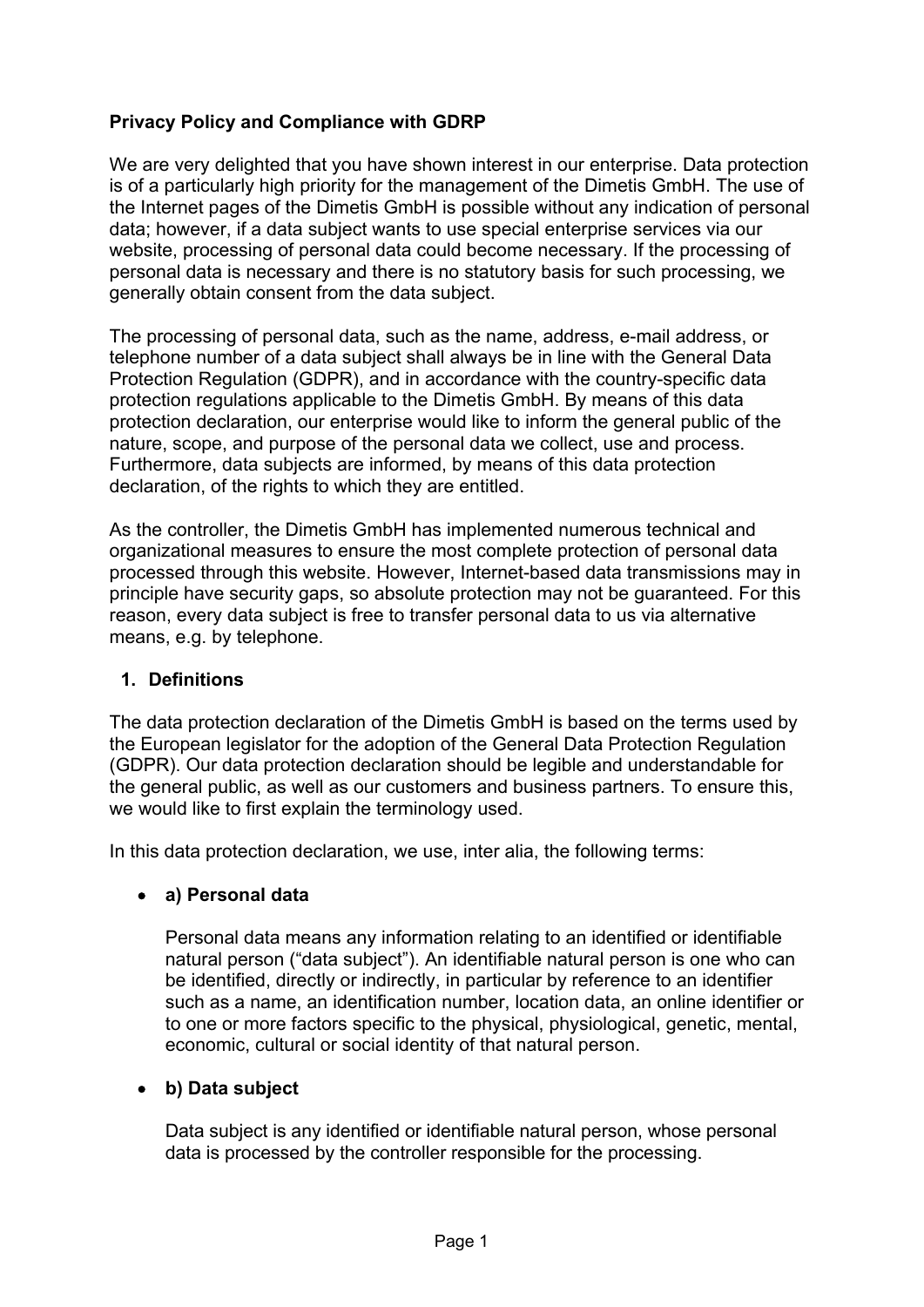#### **c) Processing**

Processing is any operation or set of operations which is performed on personal data or on sets of personal data, whether or not by automated means, such as collection, recording, organization, structuring, storage, adaptation or alteration, retrieval, consultation, use, disclosure by transmission, dissemination or otherwise making available, alignment or combination, restriction, erasure or destruction.

#### **d) Restriction of processing**

Restriction of processing is the marking of stored personal data with the aim of limiting their processing in the future.

#### **e) Profiling**

Profiling means any form of automated processing of personal data consisting of the use of personal data to evaluate certain personal aspects relating to a natural person, in particular to analyse or predict aspects concerning that natural person's performance at work, economic situation, health, personal preferences, interests, reliability, behaviour, location or movements.

#### **f) Pseudonymisation**

Pseudonymisation is the processing of personal data in such a manner that the personal data can no longer be attributed to a specific data subject without the use of additional information, provided that such additional information is kept separately and is subject to technical and organizational measures to ensure that the personal data are not attributed to an identified or identifiable natural person.

#### **g) Controller or controller responsible for the processing**

Controller or controller responsible for the processing is the natural or legal person, public authority, agency or other body which, alone or jointly with others, determines the purposes and means of the processing of personal data; where the purposes and means of such processing are determined by Union or Member State law, the controller or the specific criteria for its nomination may be provided for by Union or Member State law.

#### **h) Processor**

Processor is a natural or legal person, public authority, agency or other body which processes personal data on behalf of the controller.

#### **i) Recipient**

Recipient is a natural or legal person, public authority, agency or another body, to which the personal data are disclosed, whether a third party or not. However, public authorities which may receive personal data in the framework of a particular inquiry in accordance with Union or Member State law shall not be regarded as recipients; the processing of those data by those public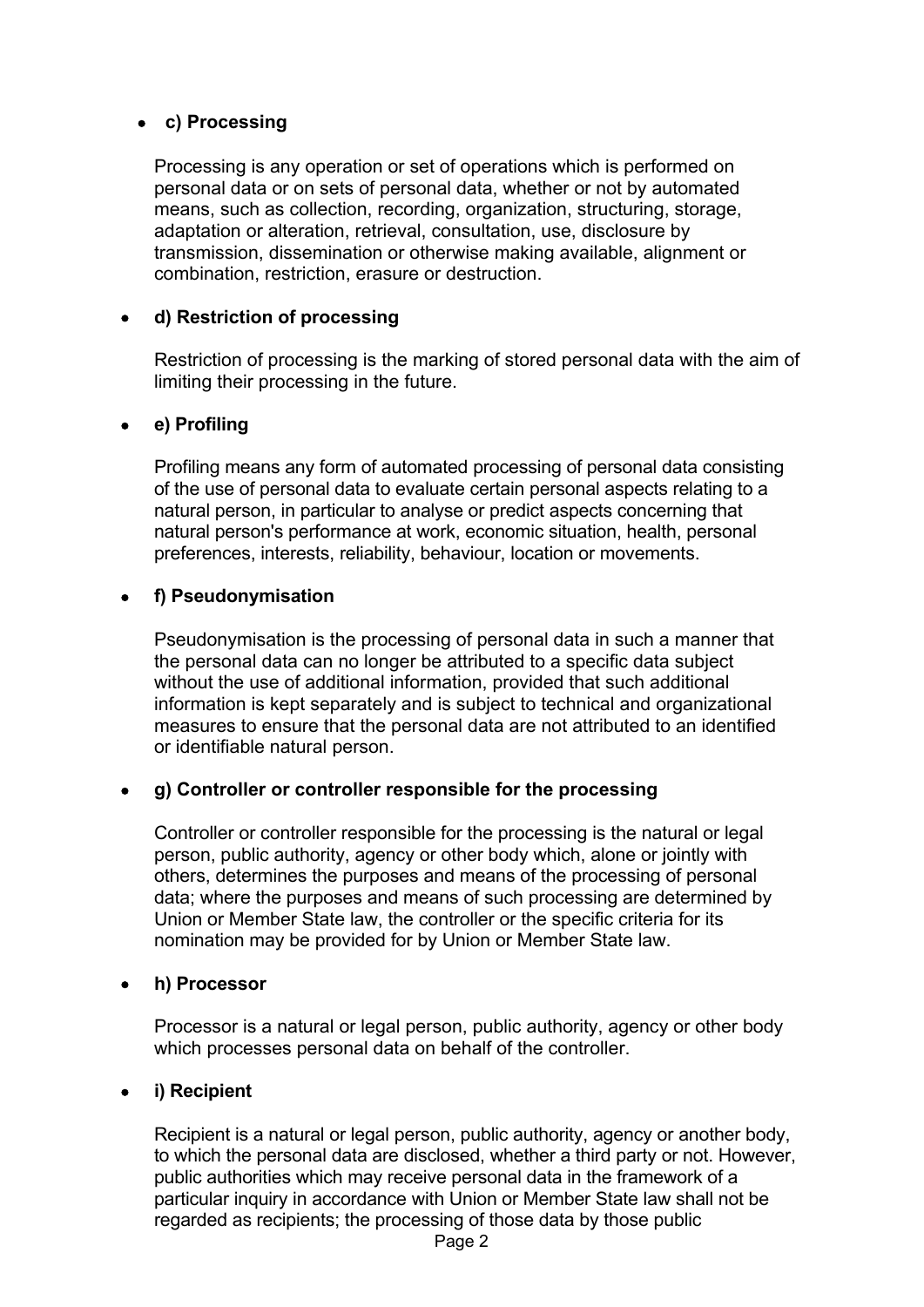authorities shall be in compliance with the applicable data protection rules according to the purposes of the processing.

# **j) Third party**

Third party is a natural or legal person, public authority, agency or body other than the data subject, controller, processor and persons who, under the direct authority of the controller or processor, are authorized to process personal data.

# **k) Consent**

Consent of the data subject is any freely given, specific, informed and unambiguous indication of the data subject's wishes by which he or she, by a statement or by a clear affirmative action, signifies agreement to the processing of personal data relating to him or her.

### **2. Name and Address of the controller**

Controller for the purposes of the General Data Protection Regulation (GDPR), other data protection laws applicable in Member states of the European Union and other provisions related to data protection is:

Dimetis GmbH Justus-von-Liebig-Str. 9 63128 Dietzenbach **Germany** Phone: +49-6074-3010-0 Email: info@dimetis.de Website: www.dimetis.com

# **3. Collection of general data and information**

The website of the Dimetis GmbH collects a series of general data and information when a data subject or automated system calls up the website. This general data and information are stored in the server log files. Collected may be (1) the browser types and versions used, (2) the operating system used by the accessing system, (3) the website from which an accessing system reaches our website (so-called referrers), (4) the sub-websites, (5) the date and time of access to the Internet site, (6) an Internet protocol address (IP address), (7) the Internet service provider of the accessing system, and (8) any other similar data and information that may be used in the event of attacks on our information technology systems.

When using these general data and information, the Dimetis GmbH does not draw any conclusions about the data subject. Rather, this information is needed to (1) deliver the content of our website correctly, (2) optimize the content of our website as well as its advertisement, (3) ensure the long-term viability of our information technology systems and website technology, and (4) provide law enforcement authorities with the information necessary for criminal prosecution in case of a cyberattack. Therefore, the Dimetis GmbH analyzes anonymously collected data and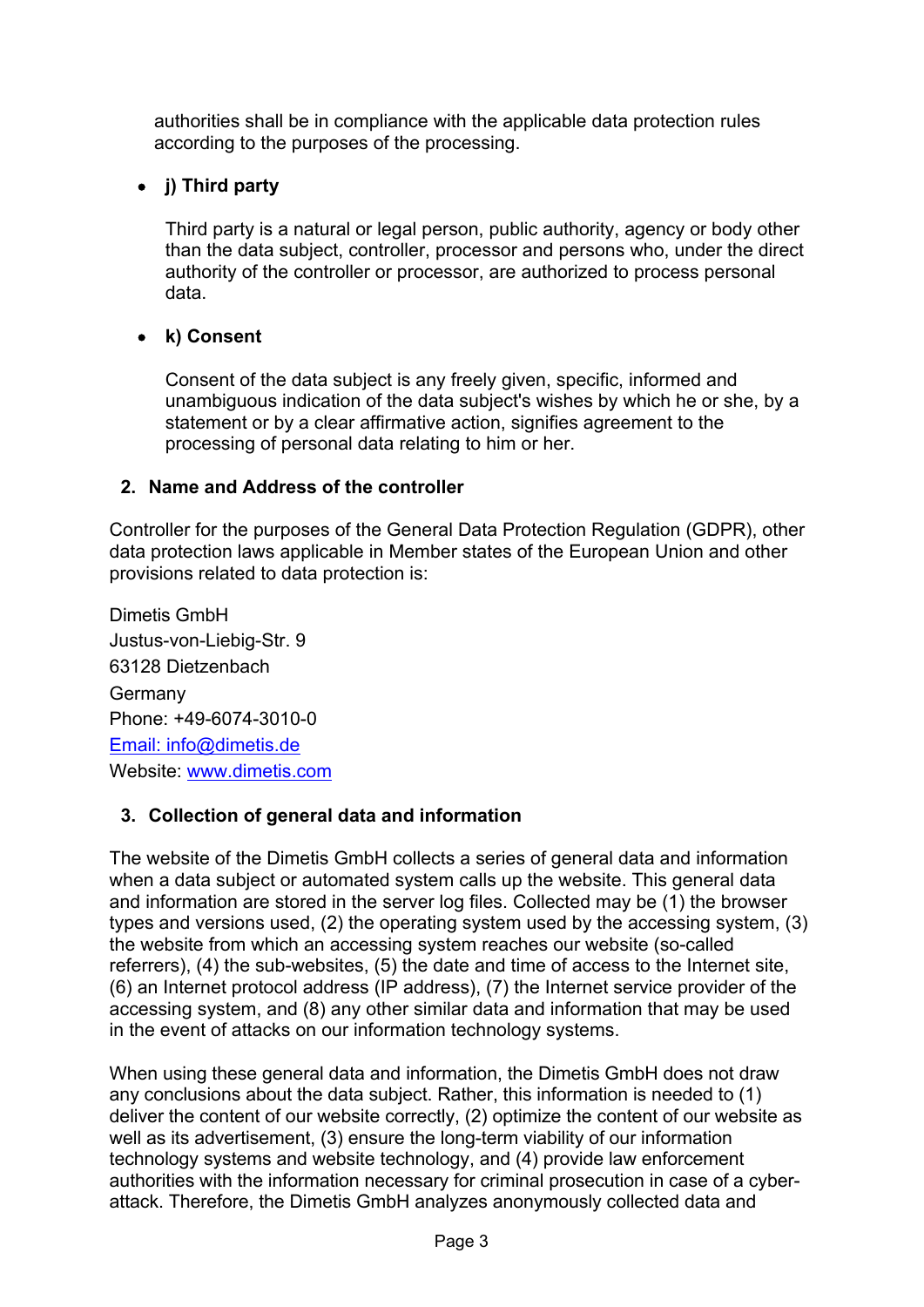information statistically, with the aim of increasing the data protection and data security of our enterprise, and to ensure an optimal level of protection for the personal data we process. The anonymous data of the server log files are stored separately from all personal data provided by a data subject.

## **4. Registration on our website (http://www.dimetis.com)**

The data subject has the possibility to register on the website of the controller with the indication of personal data. Which personal data are transmitted to the controller is determined by the respective input mask used for the registration. The personal data entered by the data subject are collected and stored exclusively for internal use by the controller, and for his own purposes. The controller may request transfer to one or more processors (e.g. a parcel service) that also uses personal data for an internal purpose which is attributable to the controller.

By registering on the website of the controller, the IP address—assigned by the Internet service provider (ISP) and used by the data subject—date, and time of the registration are also stored. The storage of this data takes place against the background that this is the only way to prevent the misuse of our services, and, if necessary, to make it possible to investigate committed offenses. Insofar, the storage of this data is necessary to secure the controller. This data is not passed on to third parties unless there is a statutory obligation to pass on the data, or if the transfer serves the aim of criminal prosecution.

The registration of the data subject, with the voluntary indication of personal data, is intended to enable the controller to offer the data subject contents or services that may only be offered to registered users due to the nature of the matter in question. Registered persons are free to change the personal data specified during the registration at any time, or to have them completely deleted from the data stock of the controller.

The data controller shall, at any time, provide information upon request to each data subject as to what personal data are stored about the data subject. In addition, the data controller shall correct or erase personal data at the request or indication of the data subject, insofar as there are no statutory storage obligations. A Data Protection Officer particularly designated in this data protection declaration, as well as the entirety of the controller's employees are available to the data subject in this respect as contact persons.

# **5. Subscription to our information emails**

On the website of Dimetis GmbH, users are given the opportunity to subscribe to our information emails via our Contact Form. Users have a field to enter "Opt-In for Information Emails". This mandatory field default is NO.

Dimetis GmbH informs its customers and business partners semi-regularly (once a month typically) by means of an email with product, company or industry information. The enterprise's information email may only be received by the data subject if (1) the data subject has a valid e-mail address and (2) the data subject registers for receiving the information email. A confirmation e-mail will be sent to the e-mail address registered by a data subject for the first time for information email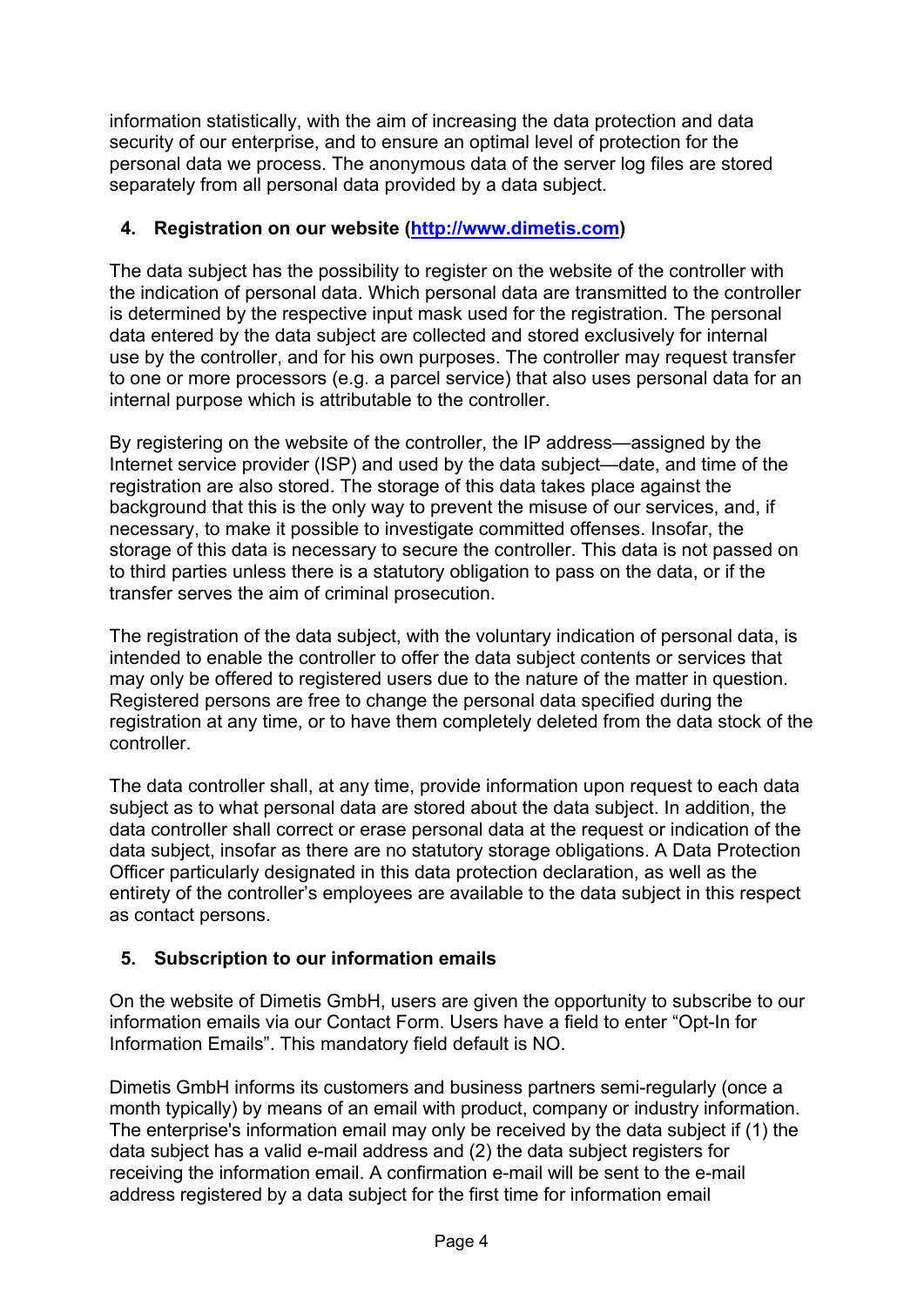distribution, for legal reasons, in the opt-in procedure. This confirmation e-mail is used to prove whether the owner of the e-mail address as the data subject is authorized to receive the newsletter.

During the registration for the information email, we also sometimes store the IP address of the computer system assigned by the Internet service provider (ISP) and used by the data subject at the time of the registration, as well as the date and time of the registration. The collection of this data is necessary in order to understand the (possible) misuse of the e-mail address of a data subject at a later date, and it therefore serves the aim of the legal protection of the controller.

The personal data collected as part of a registration for the information email will only be used to send our information email. In addition, subscribers to the newsletter may be informed by e-mail, as long as this is necessary for the operation of the newsletter service or a registration in question, as this could be the case in the event of modifications to the newsletter offer, or in the event of a change in technical circumstances. There will be no transfer of personal data collected by the newsletter service to third parties. The subscription to our information email may be terminated by the data subject at any time. The consent to the storage of personal data, which the data subject has given for shipping the information email may be revoked at any time. For the purpose of revocation of consent, a corresponding link is found in each information email It is also possible to unsubscribe from the information email at any time directly on the website of the controller, or to communicate this to the controller in a different way.

## **6. Contact possibility via the website**

The website of the Dimetis GmbH contains information that enables a quick electronic contact to our enterprise, as well as direct communication with us, which also includes a general address of the so-called electronic mail (e-mail address). If a data subject contacts the controller by e-mail or via a contact form, the personal data transmitted by the data subject are not automatically stored. Such personal data transmitted on a voluntary basis by a data subject to the data controller are stored for the purpose of processing or contacting the data subject. There is no transfer of this personal data to third parties.

# **7. Routine erasure and blocking of personal data**

The data controller shall process and store the personal data of the data subject only for the period necessary to achieve the purpose of storage, or as far as this is granted by the European legislator or other legislators in laws or regulations to which the controller is subject to.

If the storage purpose is not applicable, or if a storage period prescribed by the European legislator or another competent legislator expires, the personal data are routinely blocked or erased in accordance with legal requirements.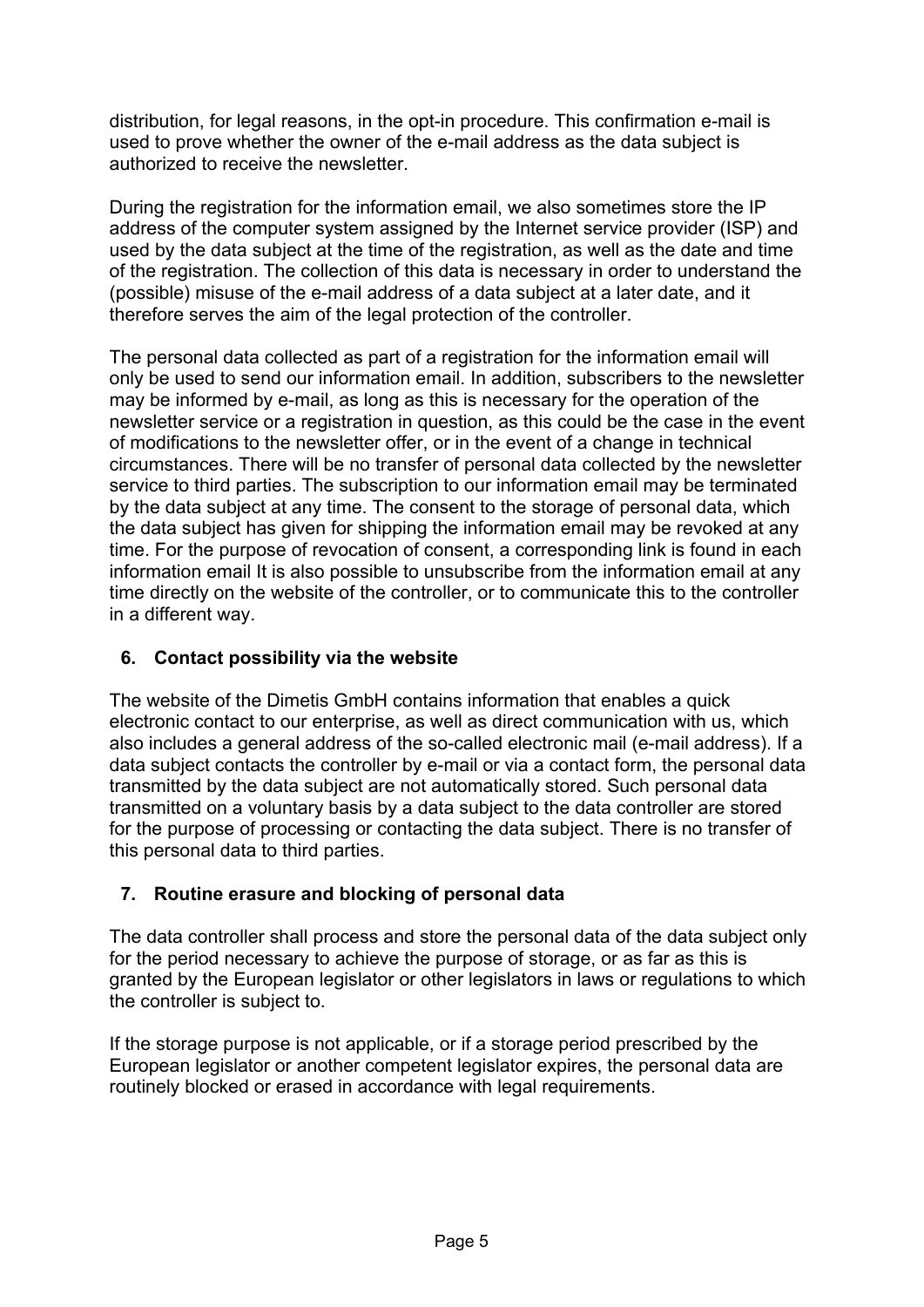## **8. Rights of the data subject**

### **a) Right of confirmation**

Each data subject shall have the right granted by the European legislator to obtain from the controller the confirmation as to whether or not personal data concerning him or her are being processed. If a data subject wishes to avail himself of this right of confirmation, he or she may, at any time, contact us by email dataprotection@dimetis.de.

## **b) Right of access**

Each data subject shall have the right granted by the European legislator to obtain from the controller free information about his or her personal data stored at any time and a copy of this information. Furthermore, the European directives and regulations grant the data subject access to the following information:

- o the purposes of the processing;
- o the categories of personal data concerned;
- o the recipients or categories of recipients to whom the personal data have been or will be disclosed, in particular recipients in third countries or international organisations;
- $\circ$  where possible, the envisaged period for which the personal data will be stored, or, if not possible, the criteria used to determine that period;
- o the existence of the right to request from the controller rectification or erasure of personal data, or restriction of processing of personal data concerning the data subject, or to object to such processing;
- o the existence of the right to lodge a complaint with a supervisory authority;
- $\circ$  where the personal data are not collected from the data subject, any available information as to their source;
- o the existence of automated decision-making, including profiling, referred to in Article 22(1) and (4) of the GDPR and, at least in those cases, meaningful information about the logic involved, as well as the significance and envisaged consequences of such processing for the data subject.

Furthermore, the data subject shall have a right to obtain information as to whether personal data are transferred to a third country or to an international organisation. Where this is the case, the data subject shall have the right to be informed of the appropriate safeguards relating to the transfer.

If a data subject wishes to avail himself of this right of access, he or she may at any time contact us: dataprotection@dimetis.de.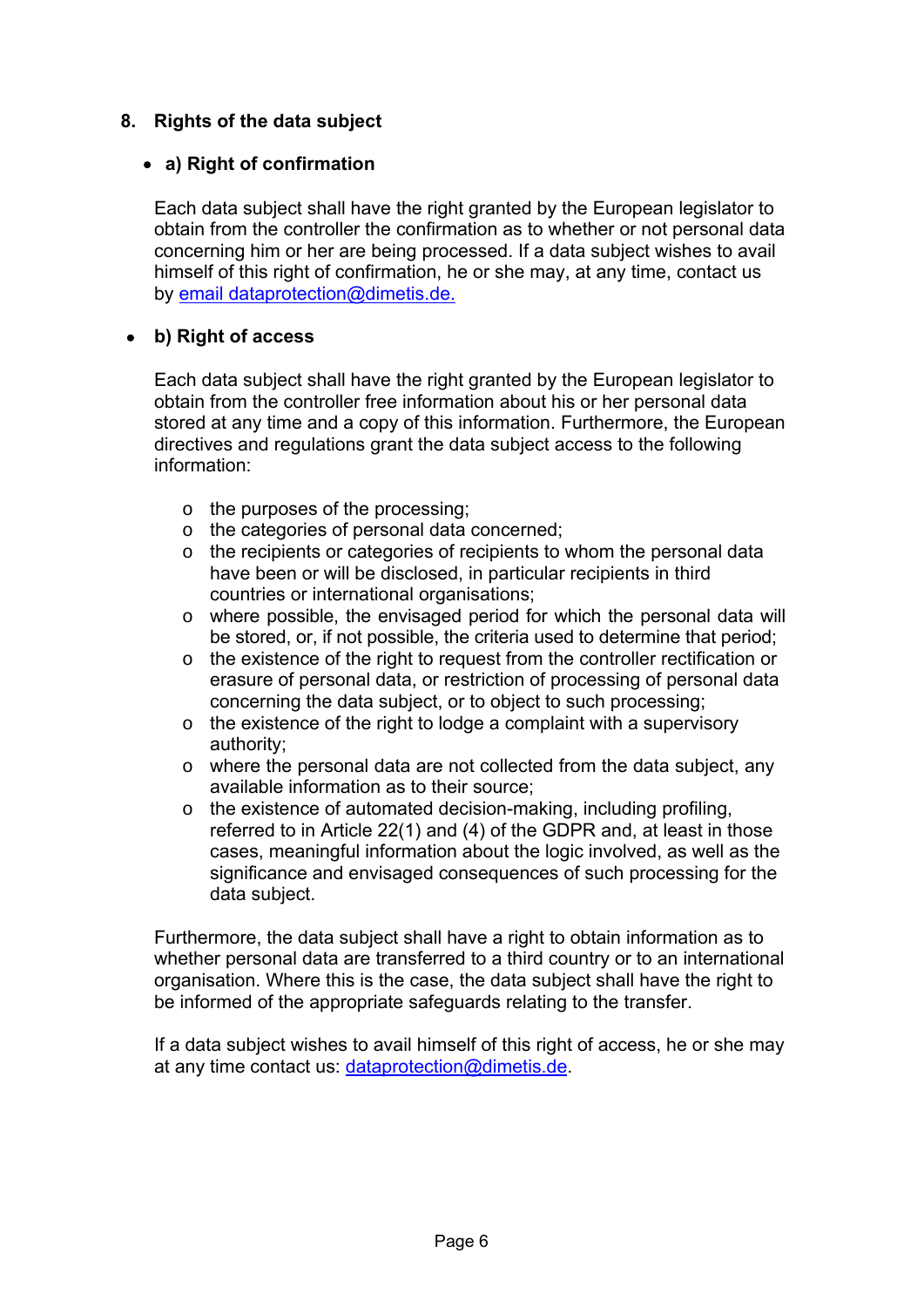## **c) Right to rectification**

Each data subject shall have the right granted by the European legislator to obtain from the controller without undue delay the rectification of inaccurate personal data concerning him or her. Taking into account the purposes of the processing, the data subject shall have the right to have incomplete personal data completed, including by means of providing a supplementary statement. If a data subject wishes to exercise this right to rectification, he or she may, at any time, contact our us: dataprotection@dimetis.de.

### **d) Right to erasure (Right to be forgotten)**

Each data subject shall have the right granted by the European legislator to obtain from the controller the erasure of personal data concerning him or her without undue delay, and the controller shall have the obligation to erase personal data without undue delay where one of the following grounds applies, as long as the processing is not necessary:

- o The personal data are no longer necessary in relation to the purposes for which they were collected or otherwise processed.
- o The data subject withdraws consent to which the processing is based according to point (a) of Article 6(1) of the GDPR, or point (a) of Article 9(2) of the GDPR, and where there is no other legal ground for the processing.
- o The data subject objects to the processing pursuant to Article 21(1) of the GDPR and there are no overriding legitimate grounds for the processing, or the data subject objects to the processing pursuant to Article 21(2) of the GDPR.
- o The personal data have been unlawfully processed.
- o The personal data must be erased for compliance with a legal obligation in Union or Member State law to which the controller is subject.
- o The personal data have been collected in relation to the offer of information society services referred to in Article 8(1) of the GDPR.

If one of the aforementioned reasons applies, and a data subject wishes to request the erasure of personal data stored by the Dimetis GmbH, he or she may at any time contact us: dataprotection@dimetis.de. The data administrator of the Dimetis GmbH or another employee shall promptly ensure that the erasure request is complied with immediately.

Where the controller has made personal data public and is obliged pursuant to Article 17(1) to erase the personal data, the controller, taking account of available technology and the cost of implementation, shall take reasonable steps, including technical measures, to inform other controllers processing the personal data that the data subject has requested erasure by such controllers of any links to, or copy or replication of, those personal data, as far as processing is not required. The data administrator of the Dimetis GmbH or another employee will arrange the necessary measures in individual cases.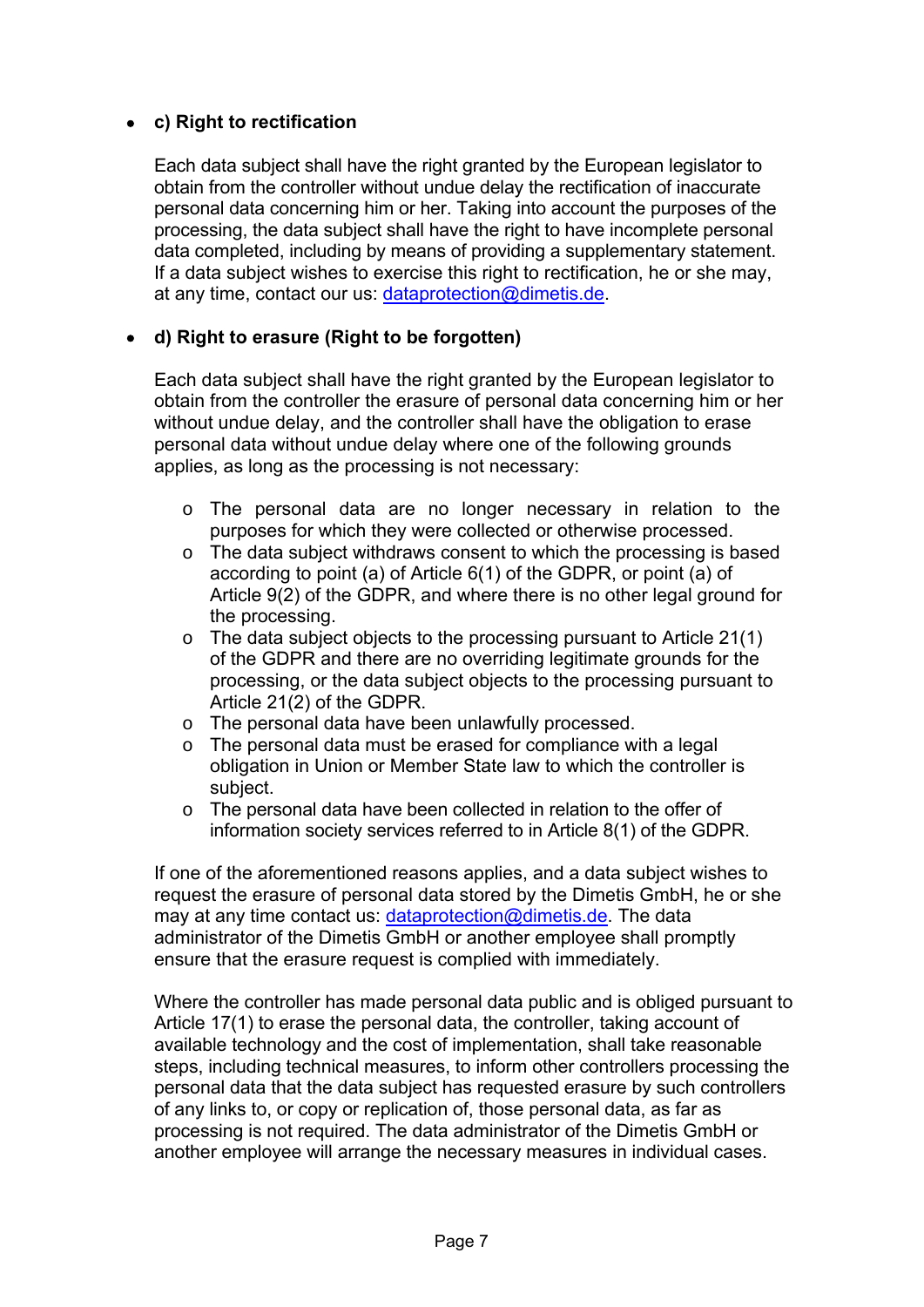# **e) Right of restriction of processing**

Each data subject shall have the right granted by the European legislator to obtain from the controller restriction of processing where one of the following applies:

- o The accuracy of the personal data is contested by the data subject, for a period enabling the controller to verify the accuracy of the personal data.
- o The processing is unlawful and the data subject opposes the erasure of the personal data and requests instead the restriction of their use instead.
- $\circ$  The controller no longer needs the personal data for the purposes of the processing, but they are required by the data subject for the establishment, exercise or defence of legal claims.
- o The data subject has objected to processing pursuant to Article 21(1) of the GDPR pending the verification whether the legitimate grounds of the controller override those of the data subject.

If one of the aforementioned conditions is met, and a data subject wishes to request the restriction of the processing of personal data stored by the Dimetis GmbH, he or she may at any time contact us:  $d$ ataprotection@dimetis.de. The data administrator of the Dimetis GmbH or another employee will arrange the restriction of the processing.

## **f) Right to data portability**

Each data subject shall have the right granted by the European legislator, to receive the personal data concerning him or her, which was provided to a controller, in a structured, commonly used and machine-readable format. He or she shall have the right to transmit those data to another controller without hindrance from the controller to which the personal data have been provided, as long as the processing is based on consent pursuant to point (a) of Article 6(1) of the GDPR or point (a) of Article 9(2) of the GDPR, or on a contract pursuant to point (b) of Article 6(1) of the GDPR, and the processing is carried out by automated means, as long as the processing is not necessary for the performance of a task carried out in the public interest or in the exercise of official authority vested in the controller.

Furthermore, in exercising his or her right to data portability pursuant to Article 20(1) of the GDPR, the data subject shall have the right to have personal data transmitted directly from one controller to another, where technically feasible and when doing so does not adversely affect the rights and freedoms of others.

In order to assert the right to data portability, the data subject may at any time contact us: dataprotection@dimetis.de .

### **g) Right to object**

Each data subject shall have the right granted by the European legislator to object, on grounds relating to his or her particular situation, at any time, to processing of personal data concerning him or her, which is based on point (e)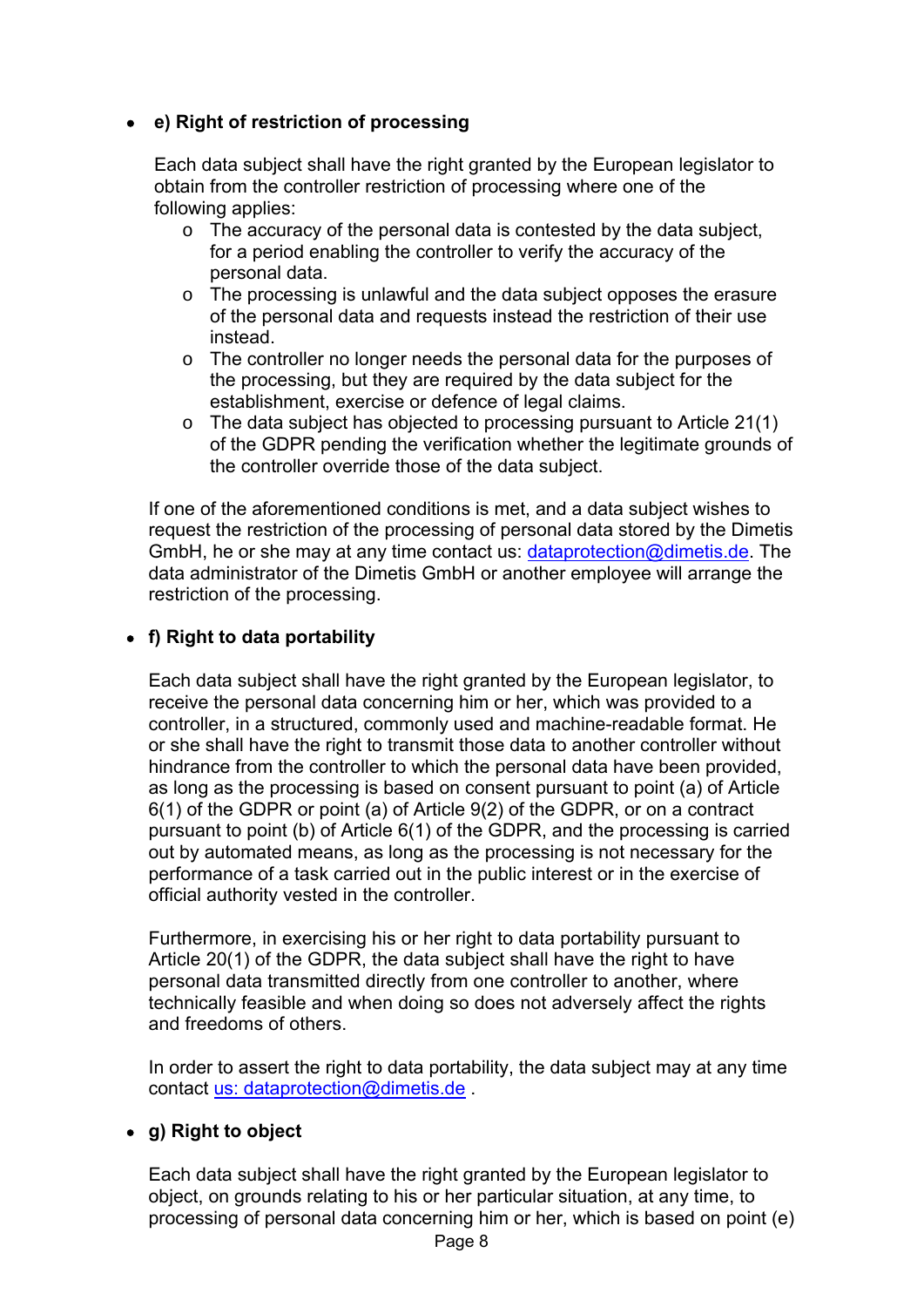or (f) of Article 6(1) of the GDPR. This also applies to profiling based on these provisions.

The Dimetis GmbH shall no longer process the personal data in the event of the objection, unless we can demonstrate compelling legitimate grounds for the processing which override the interests, rights and freedoms of the data subject, or for the establishment, exercise or defence of legal claims.

If the Dimetis GmbH processes personal data for direct marketing purposes, the data subject shall have the right to object at any time to processing of personal data concerning him or her for such marketing. This applies to profiling to the extent that it is related to such direct marketing. If the data subject objects to the Dimetis GmbH to the processing for direct marketing purposes, the Dimetis GmbH will no longer process the personal data for these purposes.

In addition, the data subject has the right, on grounds relating to his or her particular situation, to object to processing of personal data concerning him or her by the Dimetis GmbH for scientific or historical research purposes, or for statistical purposes pursuant to Article 89(1) of the GDPR, unless the processing is necessary for the performance of a task carried out for reasons of public interest.

In order to exercise the right to object, the data subject may directly contact us: dataprotection@dimetis.de. In addition, the data subject is free in the context of the use of information society services, and notwithstanding Directive 2002/58/EC, to use his or her right to object by automated means using technical specifications.

### **h) Automated individual decision-making, including profiling**

Each data subject shall have the right granted by the European legislator not to be subject to a decision based solely on automated processing, including profiling, which produces legal effects concerning him or her, or similarly significantly affects him or her, as long as the decision (1) is not is necessary for entering into, or the performance of, a contract between the data subject and a data controller, or (2) is not authorised by Union or Member State law to which the controller is subject and which also lays down suitable measures to safeguard the data subject's rights and freedoms and legitimate interests, or (3) is not based on the data subject's explicit consent.

If the decision (1) is necessary for entering into, or the performance of, a contract between the data subject and a data controller, or (2) it is based on the data subject's explicit consent, the Dimetis GmbH shall implement suitable measures to safeguard the data subject's rights and freedoms and legitimate interests, at least the right to obtain human intervention on the part of the controller, to express his or her point of view and contest the decision.

If the data subject wishes to exercise the rights concerning automated individual decision-making, he or she may at any time directly contact us: dataprotection@dimetis.de.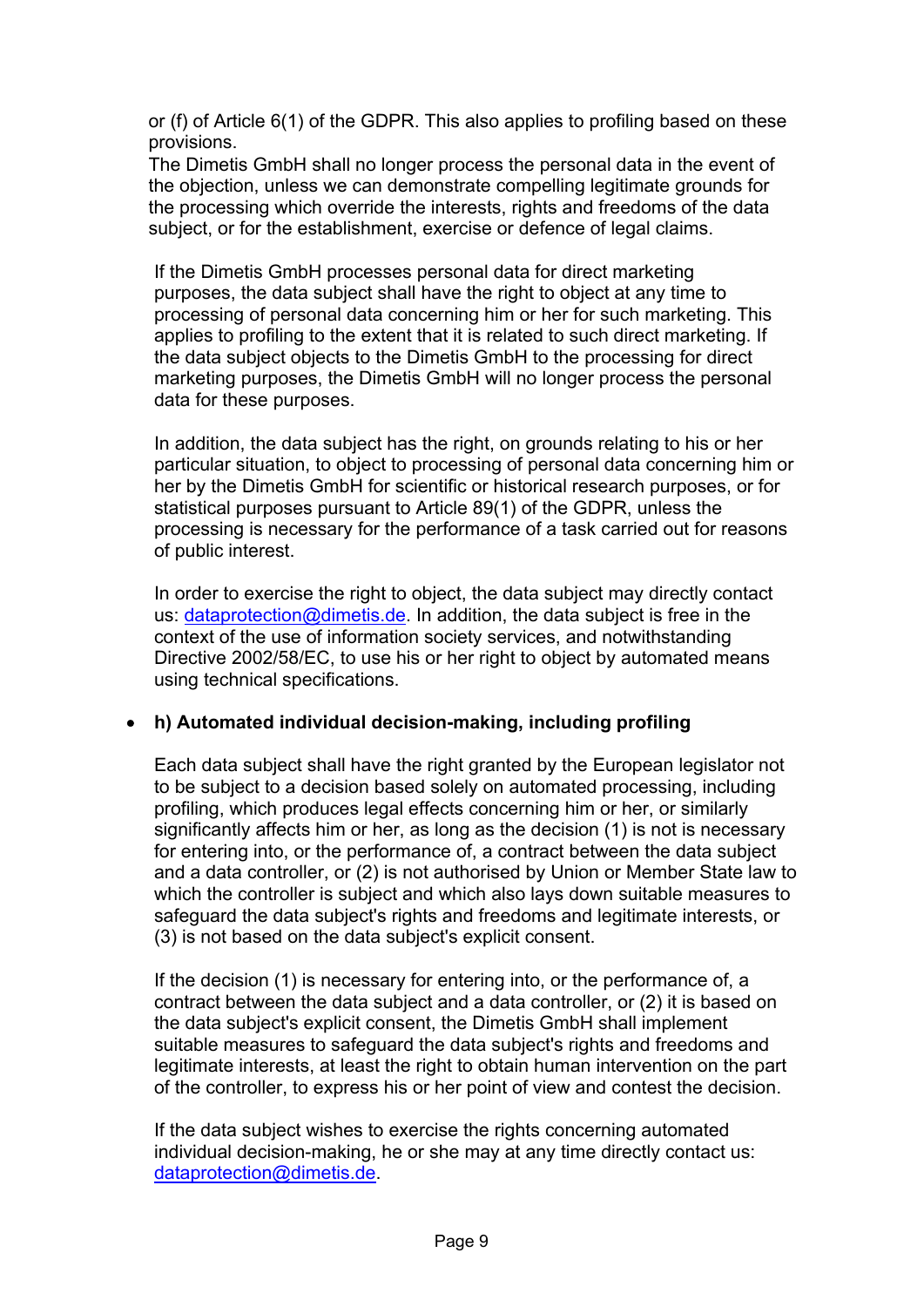## **i) Right to withdraw data protection consent**

Each data subject shall have the right granted by the European legislator to withdraw his or her consent to processing of his or her personal data at any time.

If the data subject wishes to exercise the right to withdraw the consent, he or she may at any time directly contact us: dataprotection@dimetis.de.

### **9. Data protection for applications and the application procedures**

The data controller shall collect and process the personal data of applicants for the purpose of the processing of the application procedure. The processing may also be carried out electronically. This is the case, in particular, if an applicant submits corresponding application documents by e-mail or by means of a web form on the website to the controller. If the data controller concludes an employment contract with an applicant, the submitted data will be stored for the purpose of processing the employment relationship in compliance with legal requirements. If no employment contract is concluded with the applicant by the controller, the application documents shall be automatically erased two months after notification of the refusal decision, provided that no other legitimate interests of the controller are opposed to the erasure. Other legitimate interest in this relation is, e.g. a burden of proof in a procedure under the General Equal Treatment Act (AGG).

#### **10. Data protection provisions about the application and use of Google Analytics (with anonymization function)**

On this website, the controller has integrated the component of Google Analytics (with the anonymizer function). Google Analytics is a web analytics service. Web analytics is the collection, gathering, and analysis of data about the behavior of visitors to websites. A web analysis service collects, inter alia, data about the website from which a person has come (the so-called referrer), which sub-pages were visited, or how often and for what duration a sub-page was viewed. Web analytics are mainly used for the optimization of a website and in order to carry out a cost-benefit analysis of Internet advertising.

The operator of the Google Analytics component is Google Inc., 1600 Amphitheatre Pkwy, Mountain View, CA 94043-1351, United States.

For the web analytics through Google Analytics the controller uses the application "\_gat. \_anonymizeIp". By means of this application the IP address of the Internet connection of the data subject is abridged by Google and anonymised when accessing our websites from a Member State of the European Union or another Contracting State to the Agreement on the European Economic Area.

The purpose of the Google Analytics component is to analyze the traffic on our website. Google uses the collected data and information, inter alia, to evaluate the use of our website and to provide online reports, which show the activities on our websites, and to provide other services concerning the use of our Internet site for us.

Google Analytics places a cookie on the information technology system of the data subject. The definition of cookies is explained above. With the setting of the cookie, Google is enabled to analyze the use of our website. With each call-up to one of the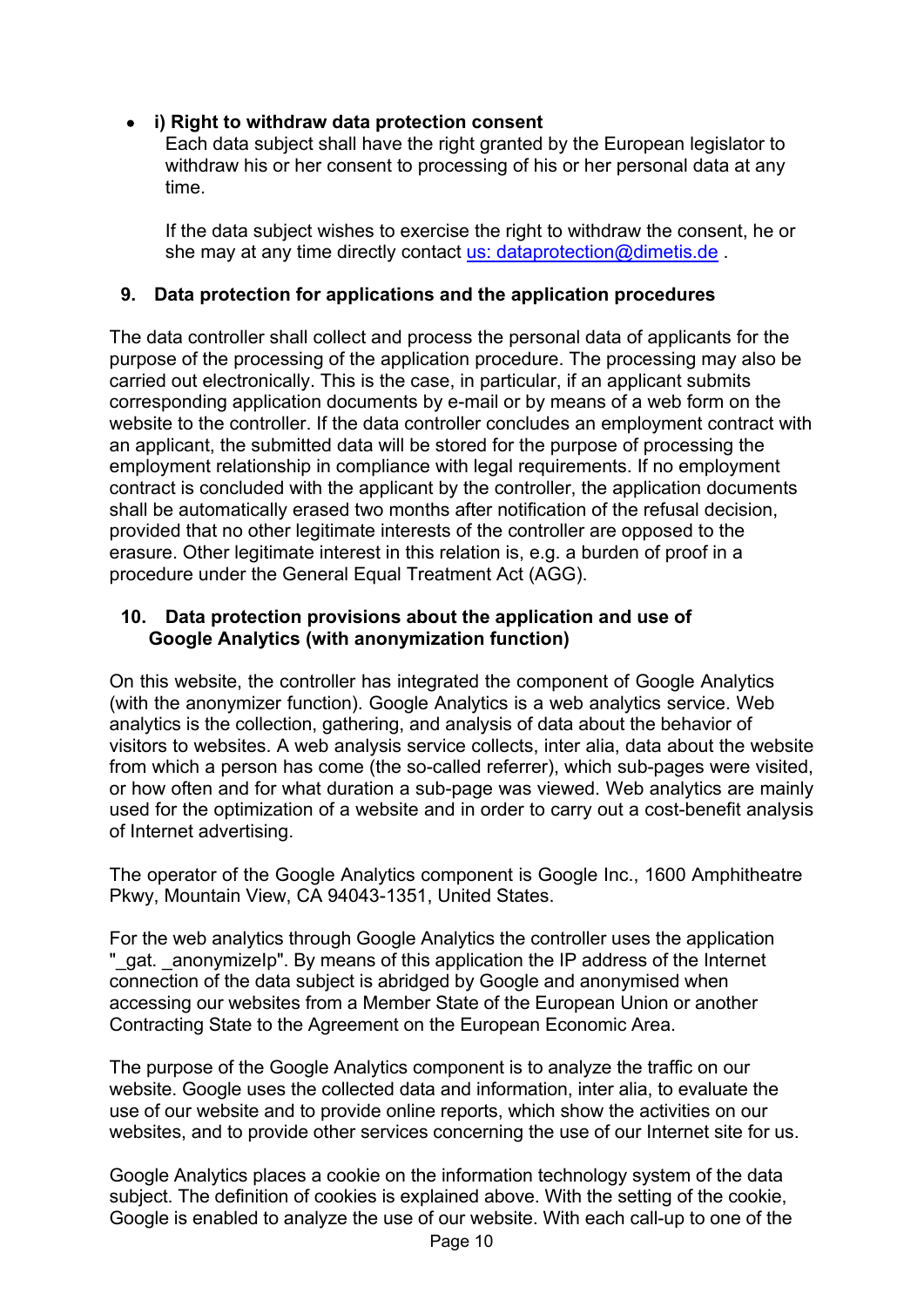individual pages of this Internet site, which is operated by the controller and into which a Google Analytics component was integrated, the Internet browser on the information technology system of the data subject will automatically submit data through the Google Analytics component for the purpose of online advertising and the settlement of commissions to Google. During the course of this technical procedure, the enterprise Google gains knowledge of personal information, such as the IP address of the data subject, which serves Google, inter alia, to understand the origin of visitors and clicks, and subsequently create commission settlements.

The cookie is used to store personal information, such as the access time, the location from which the access was made, and the frequency of visits of our website by the data subject. With each visit to our Internet site, such personal data, including the IP address of the Internet access used by the data subject, will be transmitted to Google in the United States of America. These personal data are stored by Google in the United States of America. Google may pass these personal data collected through the technical procedure to third parties.

The data subject may, as stated above, prevent the setting of cookies through our website at any time by means of a corresponding adjustment of the web browser used and thus permanently deny the setting of cookies. Such an adjustment to the Internet browser used would also prevent Google Analytics from setting a cookie on the information technology system of the data subject. In addition, cookies already in use by Google Analytics may be deleted at any time via a web browser or other software programs.

In addition, the data subject has the possibility of objecting to a collection of data that are generated by Google Analytics, which is related to the use of this website, as well as the processing of this data by Google and the chance to preclude any such. For this purpose, the data subject must download a browser add-on under the link https://tools.google.com/dlpage/gaoptout and install it. This browser add-on tells Google Analytics through a JavaScript, that any data and information about the visits of Internet pages may not be transmitted to Google Analytics. The installation of the browser add-ons is considered an objection by Google. If the information technology system of the data subject is later deleted, formatted, or newly installed, then the data subject must reinstall the browser add-ons to disable Google Analytics. If the browser add-on was uninstalled by the data subject or any other person who is attributable to their sphere of competence, or is disabled, it is possible to execute the reinstallation or reactivation of the browser add-ons.

Further information and the applicable data protection provisions of Google may be retrieved under https://www.google.com/intl/en/policies/privacy/ and under http://www.google.com/analytics/terms/us.html. Google Analytics is further explained under the following Link https://www.google.com/analytics/.

#### **11. Dimetis use of website cookies**

The Dimetis GmbH website (http://www.dimetis.com) is hosted by Wix Ltd. Their principal executive offices are located at 40 Namal Tel Aviv St., Tel Aviv 6350671, Israel, and their telephone number is +972 (3) 545-4900.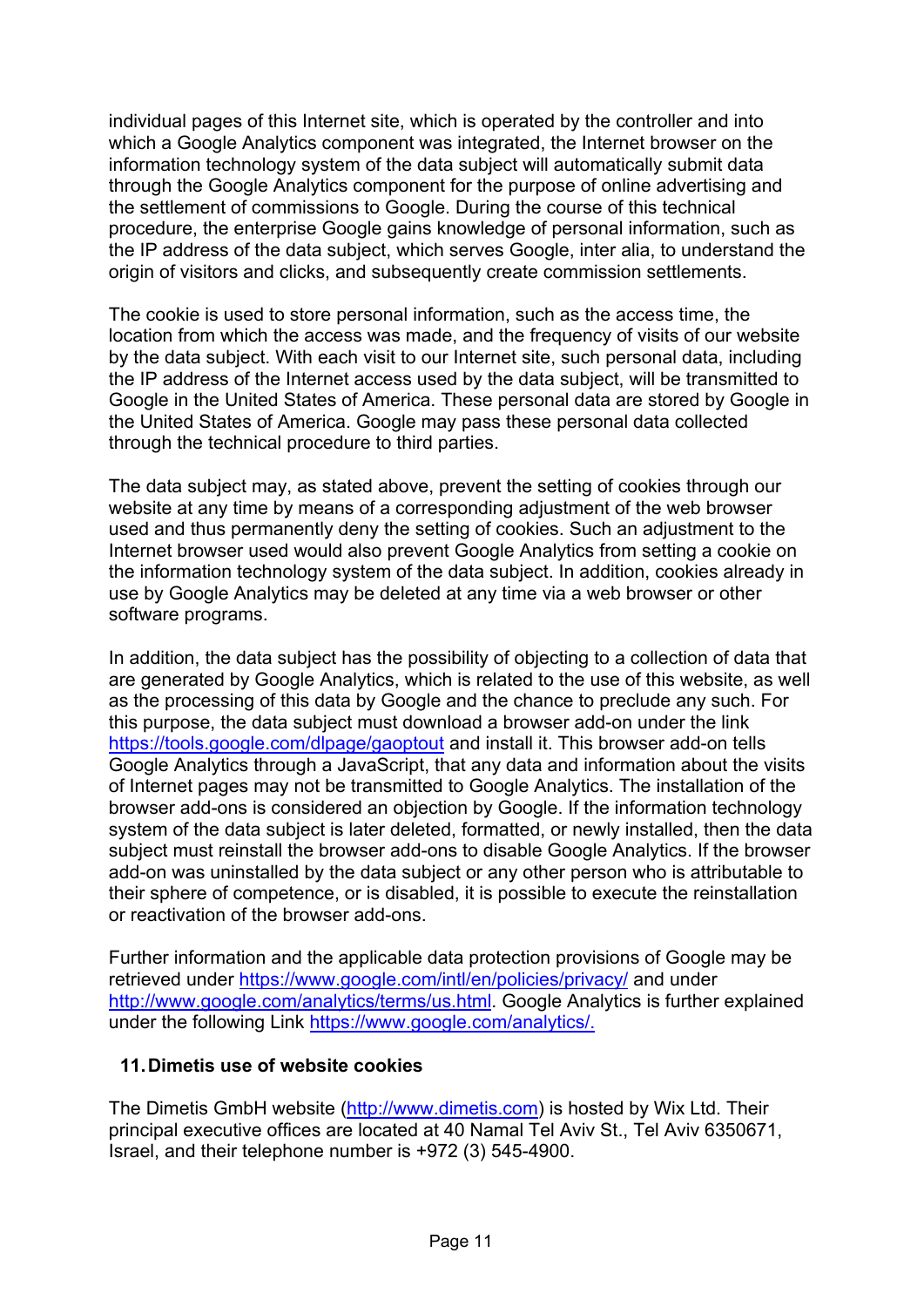Cookies are small pieces of data stored on a site visitor's browser, usually used to keep track of their movements and actions on a site. Dimetis GmbH uses the website platform Wix. Cookies are implemented in every site built by Wix.

There are two types of cookies used on Wix sites:

- Session (Transient) cookies: these cookies are erased when you close your browser, and do not collect information from your computer. They typically store information in the form of a session identification that does not personally identify the user.
- Persistent (Permanent/Stored) cookies: these cookies are stored on your hard drive until they expire (i.e based on a set expiration date) or until you delete them. These cookies are used to collect identifying information about the user, such as Web surfing behavior or user preferences for a specific site.

| Cookie name                              | Life span         | <b>Purpose</b>              |
|------------------------------------------|-------------------|-----------------------------|
| _ga                                      | Session           | Used by Google<br>Analytics |
| $\_$ gid                                 | Session           | Used by Google<br>Analytics |
| hs                                       | Session           | Security                    |
| incap_ses_\${Proxy-<br>ID} \${Site-ID}   | Session           | Security                    |
| incap visid \${Proxy-<br>ID}_\${Site-ID} | Session           | Security                    |
| nlbi_{ID}                                | Persistent cookie | Security                    |
| <b>XSRF-TOKEN</b>                        | Persistent cookie | Security                    |

The following cookies may be used by Dimetis on the Wix platform: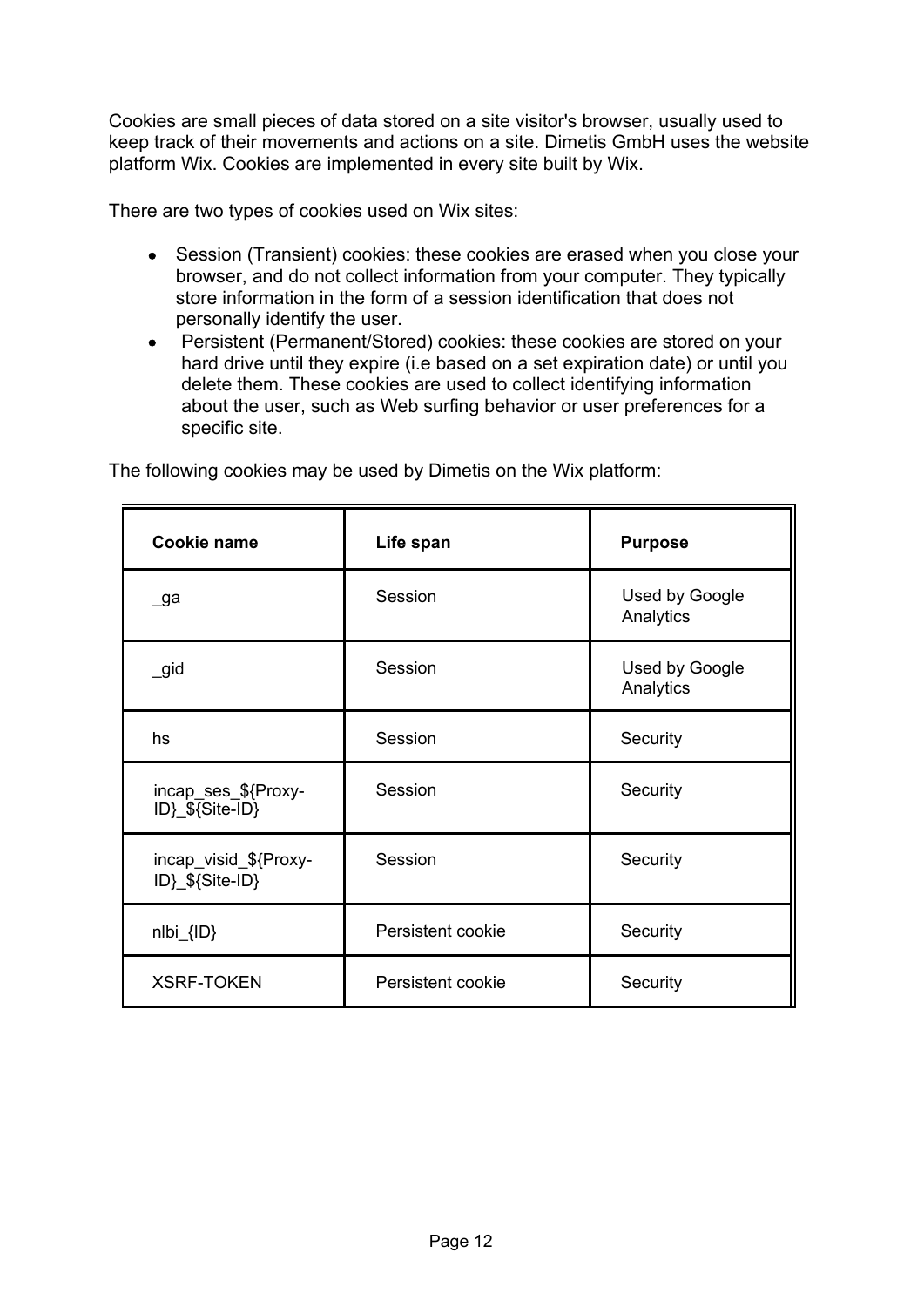### **12. Data protection provisions about the application and use of LinkedIn**

The controller has integrated components of the LinkedIn Corporation on this website. LinkedIn is a web-based social network that enables users with existing business contacts to connect and to make new business contacts. Over 400 million registered people in more than 200 countries use LinkedIn. Thus, LinkedIn is currently the largest platform for business contacts and one of the most visited websites in the world.

The operating company of LinkedIn is LinkedIn Corporation, 2029 Stierlin Court Mountain View, CA 94043, UNITED STATES. For privacy matters outside of the UNITED STATES LinkedIn Ireland, Privacy Policy Issues, Wilton Plaza, Wilton Place, Dublin 2, Ireland, is responsible.

With each call-up to one of the individual pages of this Internet site, which is operated by the controller and on which a LinkedIn component (LinkedIn plug-in) was integrated, the Internet browser on the information technology system of the data subject is automatically prompted to the download of a display of the corresponding LinkedIn component of LinkedIn. Further information about the LinkedIn plug-in may be accessed under https://developer.linkedin.com/plugins. During the course of this technical procedure, LinkedIn gains knowledge of what specific sub-page of our website was visited by the data subject.

If the data subject is logged in at the same time on LinkedIn, LinkedIn detects with every call-up to our website by the data subject—and for the entire duration of their stay on our Internet site—which specific sub-page of our Internet page was visited by the data subject. This information is collected through the LinkedIn component and associated with the respective LinkedIn account of the data subject. If the data subject clicks on one of the LinkedIn buttons integrated on our website, then LinkedIn assigns this information to the personal LinkedIn user account of the data subject and stores the personal data.

LinkedIn receives information via the LinkedIn component that the data subject has visited our website, provided that the data subject is logged in at LinkedIn at the time of the call-up to our website. This occurs regardless of whether the person clicks on the LinkedIn button or not. If such a transmission of information to LinkedIn is not desirable for the data subject, then he or she may prevent this by logging off from their LinkedIn account before a call-up to our website is made.

LinkedIn provides under https://www.linkedin.com/psettings/guest-controls the possibility to unsubscribe from e-mail messages, SMS messages and targeted ads, as well as the ability to manage ad settings. LinkedIn also uses affiliates such as Eire, Google Analytics, BlueKai, DoubleClick, Nielsen, Comscore, Eloqua, and Lotame. The setting of such cookies may be denied under https://www.linkedin.com/legal/cookie-policy. The applicable privacy policy for LinkedIn is available under https://www.linkedin.com/legal/privacy-policy. The LinkedIn Cookie Policy is available under https://www.linkedin.com/legal/cookiepolicy.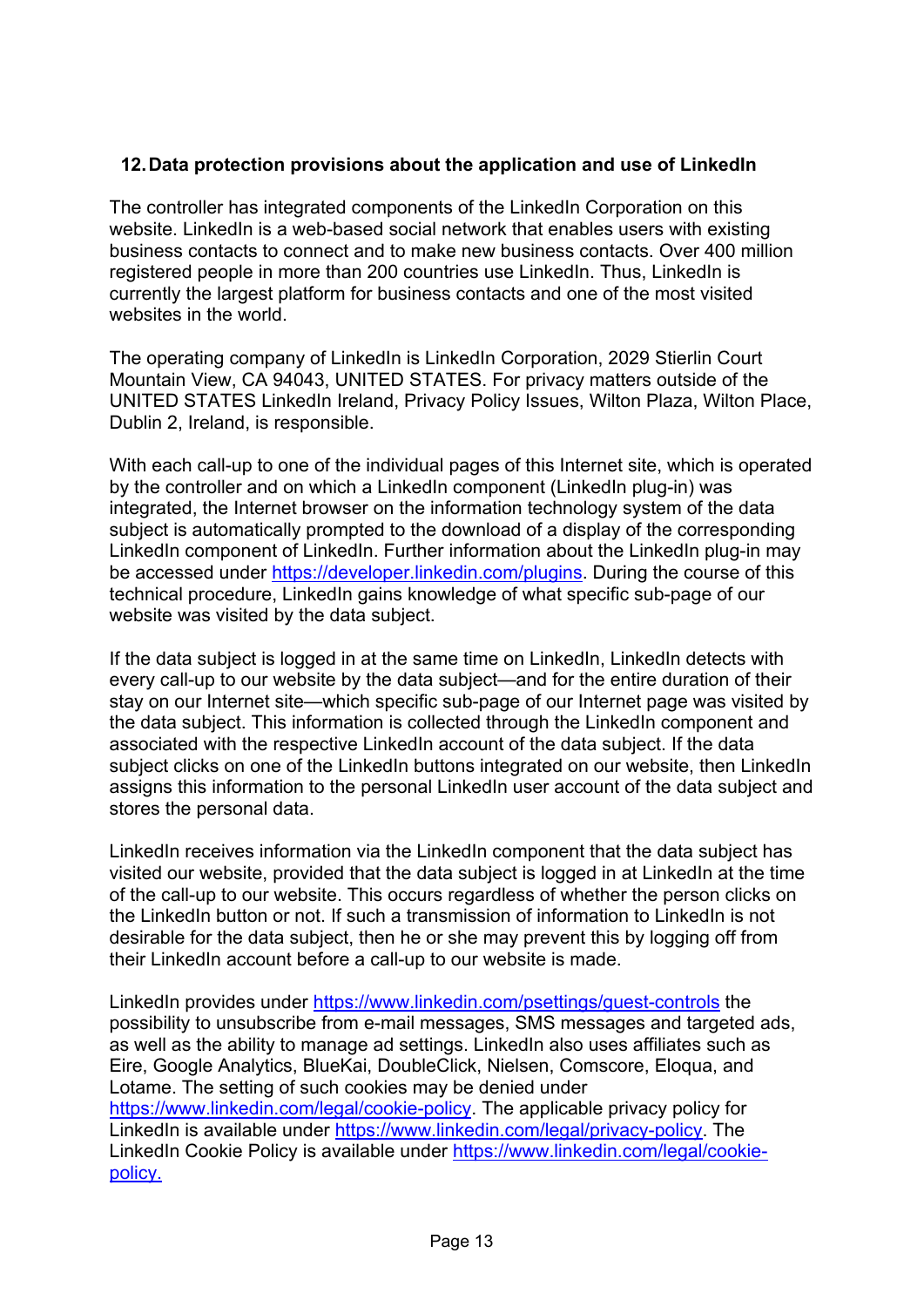## **13. Data protection provisions about the application and use of Twitter**

On this website, the controller has integrated components of Twitter. Twitter is a multilingual, publicly-accessible microblogging service on which users may publish and spread so-called 'tweets,' e.g. short messages, which are limited to 140 characters. These short messages are available for everyone, including those who are not logged on to Twitter. The tweets are also displayed to so-called followers of the respective user. Followers are other Twitter users who follow a user's tweets. Furthermore, Twitter allows you to address a wide audience via hashtags, links or retweets.

The operating company of Twitter is Twitter, Inc., 1355 Market Street, Suite 900, San Francisco, CA 94103, UNITED STATES.

With each call-up to one of the individual pages of this Internet site, which is operated by the controller and on which a Twitter component (Twitter button) was integrated, the Internet browser on the information technology system of the data subject is automatically prompted to download a display of the corresponding Twitter component of Twitter. Further information about the Twitter buttons is available under https://about.twitter.com/de/resources/buttons. During the course of this technical procedure, Twitter gains knowledge of what specific sub-page of our website was visited by the data subject. The purpose of the integration of the Twitter component is a retransmission of the contents of this website to allow our users to introduce this web page to the digital world and increase our visitor numbers.

If the data subject is logged in at the same time on Twitter, Twitter detects with every call-up to our website by the data subject and for the entire duration of their stay on our Internet site which specific sub-page of our Internet page was visited by the data subject. This information is collected through the Twitter component and associated with the respective Twitter account of the data subject. If the data subject clicks on one of the Twitter buttons integrated on our website, then Twitter assigns this information to the personal Twitter user account of the data subject and stores the personal data.

Twitter receives information via the Twitter component that the data subject has visited our website, provided that the data subject is logged in on Twitter at the time of the call-up to our website. This occurs regardless of whether the person clicks on the Twitter component or not. If such a transmission of information to Twitter is not desirable for the data subject, then he or she may prevent this by logging off from their Twitter account before a call-up to our website is made.

The applicable data protection provisions of Twitter may be accessed under https://twitter.com/privacy?lang=en.

### **14. Data protection provisions about the application and use of Xing**

On this website, the controller has integrated components of XING. XING is an Internet-based social network that enables users to connect with existing business contacts and to create new business contacts. The individual users can create a personal profile of themselves at XING. Companies may, e.g. create company profiles or publish jobs on XING.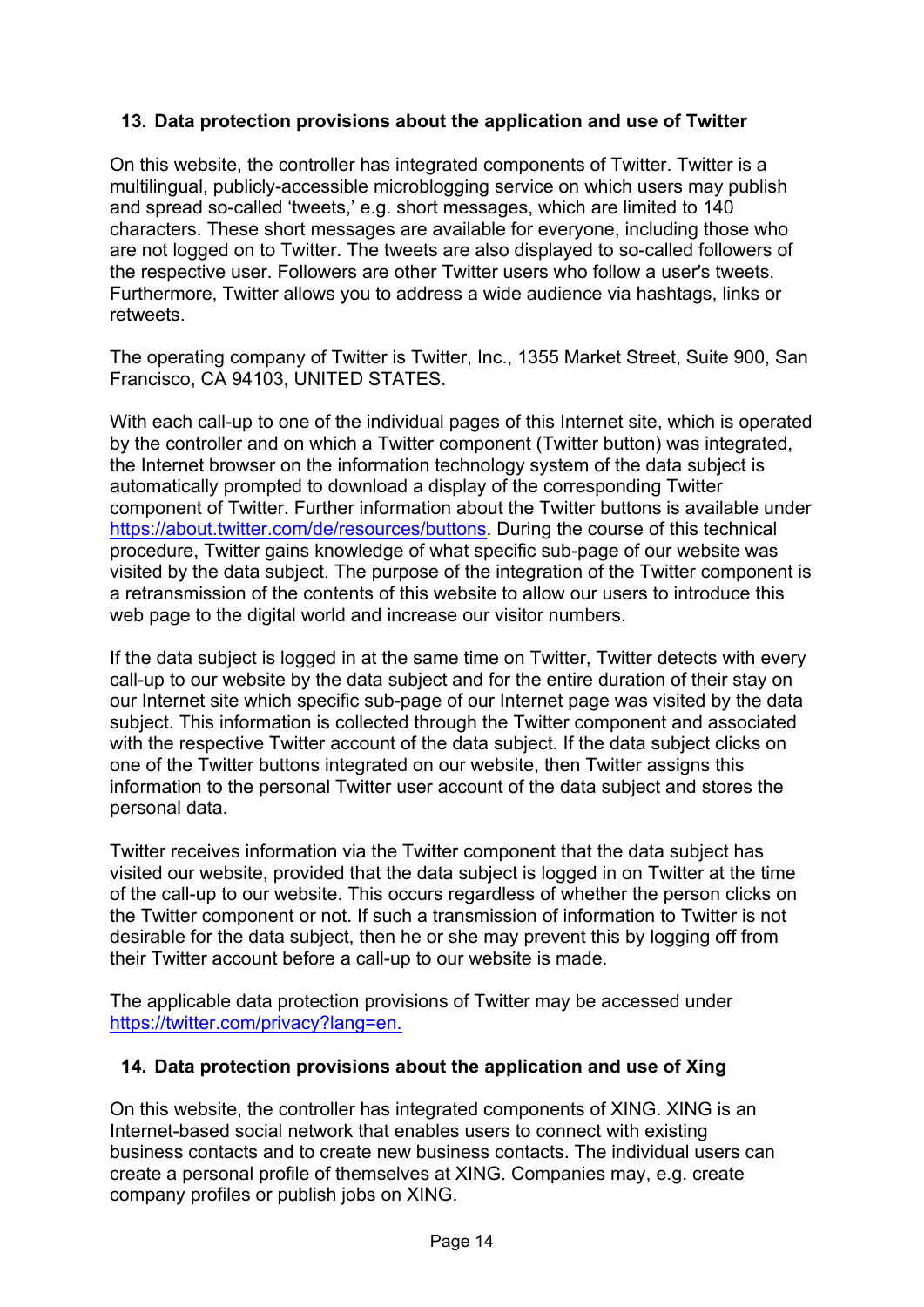The operating company of XING is XING AG, Dammtorstraße 30, 20354 Hamburg, Germany.

With each call-up to one of the individual pages of this Internet site, which is operated by the controller and on which a XING component (XING plug-in) was integrated, the Internet browser on the information technology system of the data subject is automatically prompted to download a display of the corresponding XING component of XING. Further information about the XING plug-in the may be accessed under https://dev.xing.com/plugins. During the course of this technical procedure, XING gains knowledge of what specific sub-page of our website was visited by the data subject.

If the data subject is logged in at the same time on XING, XING detects with every call-up to our website by the data subject—and for the entire duration of their stay on our Internet site—which specific sub-page of our Internet page was visited by the data subject. This information is collected through the XING component and associated with the respective XING account of the data subject. If the data subject clicks on the XING button integrated on our Internet site, e.g. the "Share"-button, then XING assigns this information to the personal XING user account of the data subject and stores the personal data.

XING receives information via the XING component that the data subject has visited our website, provided that the data subject is logged in at XING at the time of the call to our website. This occurs regardless of whether the person clicks on the XING component or not. If such a transmission of information to XING is not desirable for the data subject, then he or she can prevent this by logging off from their XING account before a call-up to our website is made.

The data protection provisions published by XING, which is available under https://www.xing.com/privacy, provide information on the collection, processing and use of personal data by XING. In addition, XING has published privacy notices for the XING share button under https://www.xing.com/app/share?op=data\_protection.

### **15. Data protection provisions about the application and use of YouTube**

On this website, the controller has integrated components of YouTube. YouTube is an Internet video portal that enables video publishers to set video clips and other users free of charge, which also provides free viewing, review and commenting on them. YouTube allows you to publish all kinds of videos, so you can access both full movies and TV broadcasts, as well as music videos, trailers, and videos made by users via the Internet portal.

The operating company of YouTube is YouTube, LLC, 901 Cherry Ave., San Bruno, CA 94066, UNITED STATES. The YouTube, LLC is a subsidiary of Google Inc., 1600 Amphitheatre Pkwy, Mountain View, CA 94043-1351, UNITED STATES.

With each call-up to one of the individual pages of this Internet site, which is operated by the controller and on which a YouTube component (YouTube video) was integrated, the Internet browser on the information technology system of the data subject is automatically prompted to download a display of the corresponding YouTube component. Further information about YouTube may be obtained under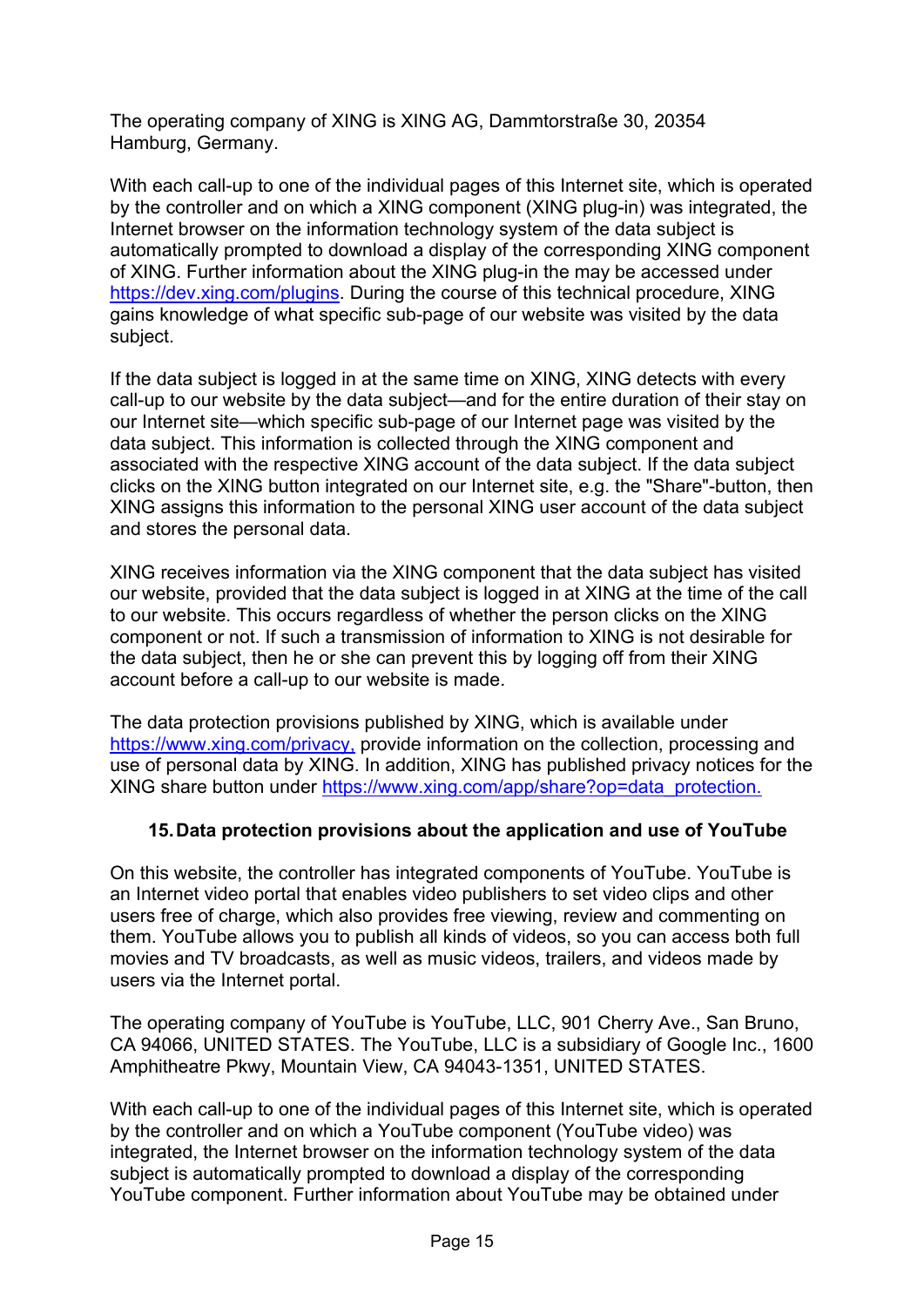https://www.youtube.com/yt/about/en/. During the course of this technical procedure, YouTube and Google gain knowledge of what specific sub-page of our website was visited by the data subject.

If the data subject is logged in on YouTube, YouTube recognizes with each call-up to a sub-page that contains a YouTube video, which specific sub-page of our Internet site was visited by the data subject. This information is collected by YouTube and Google and assigned to the respective YouTube account of the data subject.

YouTube and Google will receive information through the YouTube component that the data subject has visited our website, if the data subject at the time of the call to our website is logged in on YouTube; this occurs regardless of whether the person clicks on a YouTube video or not. If such a transmission of this information to YouTube and Google is not desirable for the data subject, the delivery may be prevented if the data subject logs off from their own YouTube account before a callup to our website is made.

#### YouTube's data protection provisions, available at

https://www.google.com/intl/en/policies/privacy/, provide information about the collection, processing and use of personal data by YouTube and Google.

### **16. Legal basis for the processing**

Art. 6(1) lit. a GDPR serves as the legal basis for processing operations for which we obtain consent for a specific processing purpose. If the processing of personal data is necessary for the performance of a contract to which the data subject is party, as is the case, for example, when processing operations are necessary for the supply of goods or to provide any other service, the processing is based on Article 6(1) lit. b GDPR. The same applies to such processing operations which are necessary for carrying out pre-contractual measures, for example in the case of inquiries concerning our products or services. Is our company subject to a legal obligation by which processing of personal data is required, such as for the fulfillment of tax obligations, the processing is based on Art. 6(1) lit. c GDPR. In rare cases, the processing of personal data may be necessary to protect the vital interests of the data subject or of another natural person. This would be the case, for example, if a visitor were injured in our company and his name, age, health insurance data or other vital information would have to be passed on to a doctor, hospital or other third party. Then the processing would be based on Art. 6(1) lit. d GDPR. Finally, processing operations could be based on Article 6(1) lit. f GDPR. This legal basis is used for processing operations which are not covered by any of the abovementioned legal grounds, if processing is necessary for the purposes of the legitimate interests pursued by our company or by a third party, except where such interests are overridden by the interests or fundamental rights and freedoms of the data subject which require protection of personal data. Such processing operations are particularly permissible because they have been specifically mentioned by the European